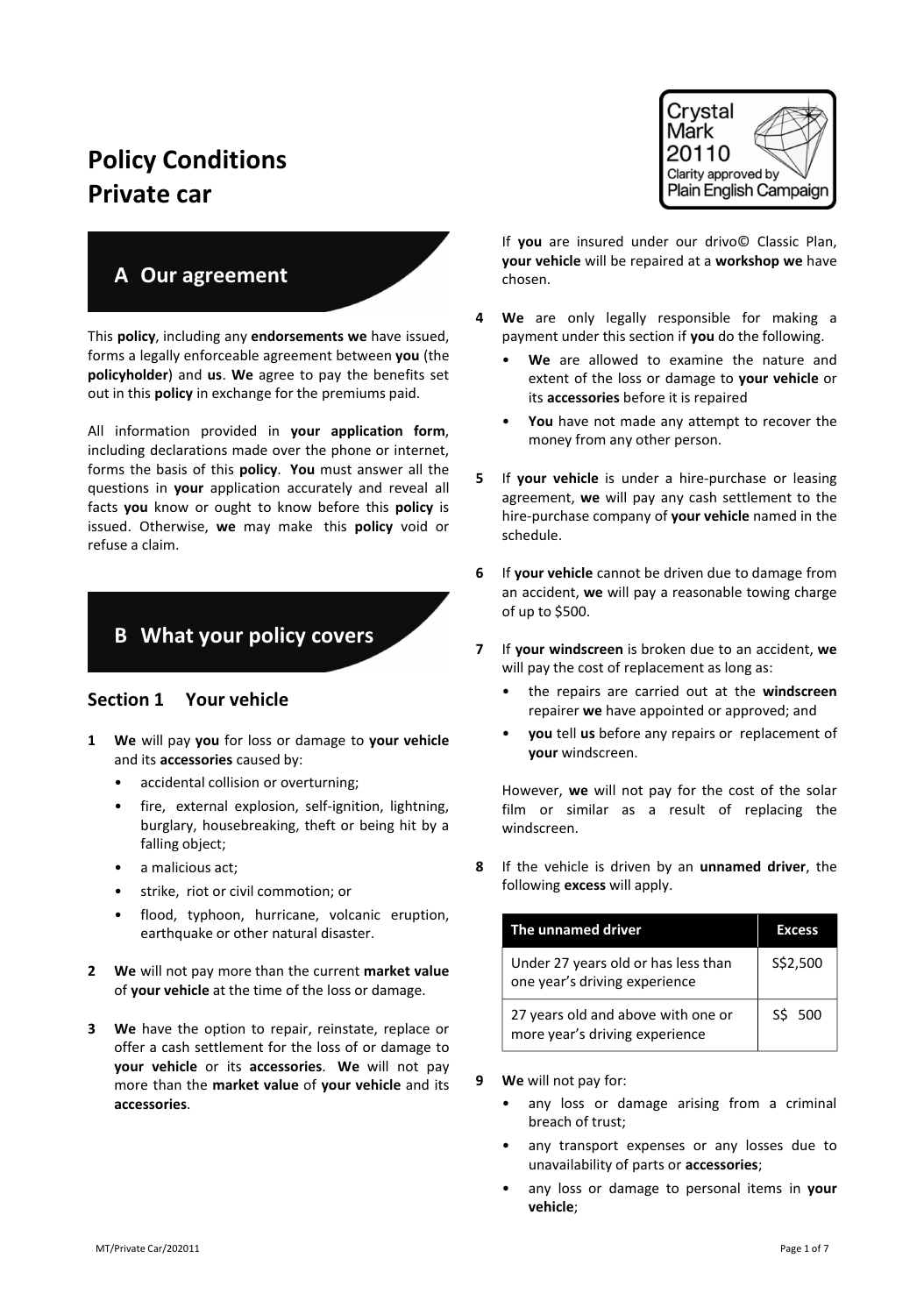- any loss or damage to accessories not installed by the car distributor unless you tell us about them and we agree;
- any loss or damage caused to your vehicle arising from its use before all necessary repairs are carried out;
- loss in value, wear and tear, mechanical or electrical breakdowns;
- failures or breakages of your vehicle and existing damage that was not caused by or during the accident;
- only damage to tyres or rims unless your vehicle suffers other damage at the same time;
- loss or damage to your vehicle while being transported by sea (including loading and unloading as part of the journey);
- excess, additional excess and unnamed driver excess and its Goods and Services Tax (GST) if this applies; and
- any indirect loss whatsoever.

The excess, additional excess or unnamed driver excess will not apply to any loss or damage to your vehicle caused by fire or theft.

### Section 2 Your legal responsibility to others (third parties)

- 1 We will provide cover for you, your authorised driver and your passengers against legal responsibility arising from any accident involving your vehicle for:
	- death of or bodily injury to any person; and
	- damage to property up to S\$5,000,000 for any one claim or series of claims arising out of any one accident.
- 2 We will pay all costs and expenses paid or agreed to if you have our written permission beforehand under this section.
- 3 We will not pay for:
	- death or bodily injury to any person employed by you or your authorised driver which arises in the course of their employment;
	- death or bodily injury which you or any third party can claim for under the Work Injury Compensation Act; or
	- loss of or damage to your vehicle or any property held in trust or owned by or in the care, custody or control of anyone that we cover under this section.

#### Section 3 Your medical expenses

1 We will pay you, your authorised driver and passenger up to \$1,000 for reasonable medical expenses which you have paid due to an accident involving your vehicle.

### Section 4 Your personal accident benefits

- 1 We will pay:
	- you or your personal representative the amount shown in the scale of compensation for death or bodily injury arising out of an accident while you are the driver of, or a passenger in, your vehicle; and
	- each of the passengers and authorised driver in your vehicle or their personal representatives half of the amount shown in the scale of compensation for death or bodily injury arising out of an accident involving your vehicle.

| <b>Scale of compensation</b> |                                                                                                                                                                           |          |
|------------------------------|---------------------------------------------------------------------------------------------------------------------------------------------------------------------------|----------|
| a                            | Death                                                                                                                                                                     | \$50,000 |
| b                            | Total and permanent loss of<br>all sight in both eyes                                                                                                                     | \$50,000 |
| C                            | Total<br>loss by physical<br>severance at or above the<br>wrist or ankle of both hands<br>or both feet or of one hand<br>together with one foot                           | \$50,000 |
| d                            | Total loss by physical<br>severance at or above the<br>wrist or ankle of one hand<br>or one foot together with<br>the total and permanent<br>loss of all sight in one eye | \$50,000 |
| e                            | Total and permanent loss of<br>all sight in one eye                                                                                                                       | \$25,000 |
| f                            | Total<br>loss by physical<br>severance at or above wrist<br>or ankle of one hand or one<br>foot                                                                           | \$25,000 |

We will only pay one of a to f above for any one accident. If several injuries are suffered, we will pay for the injury that gives the highest benefit.

If you have more than one private car policy with us, we will make a payment under one policy only.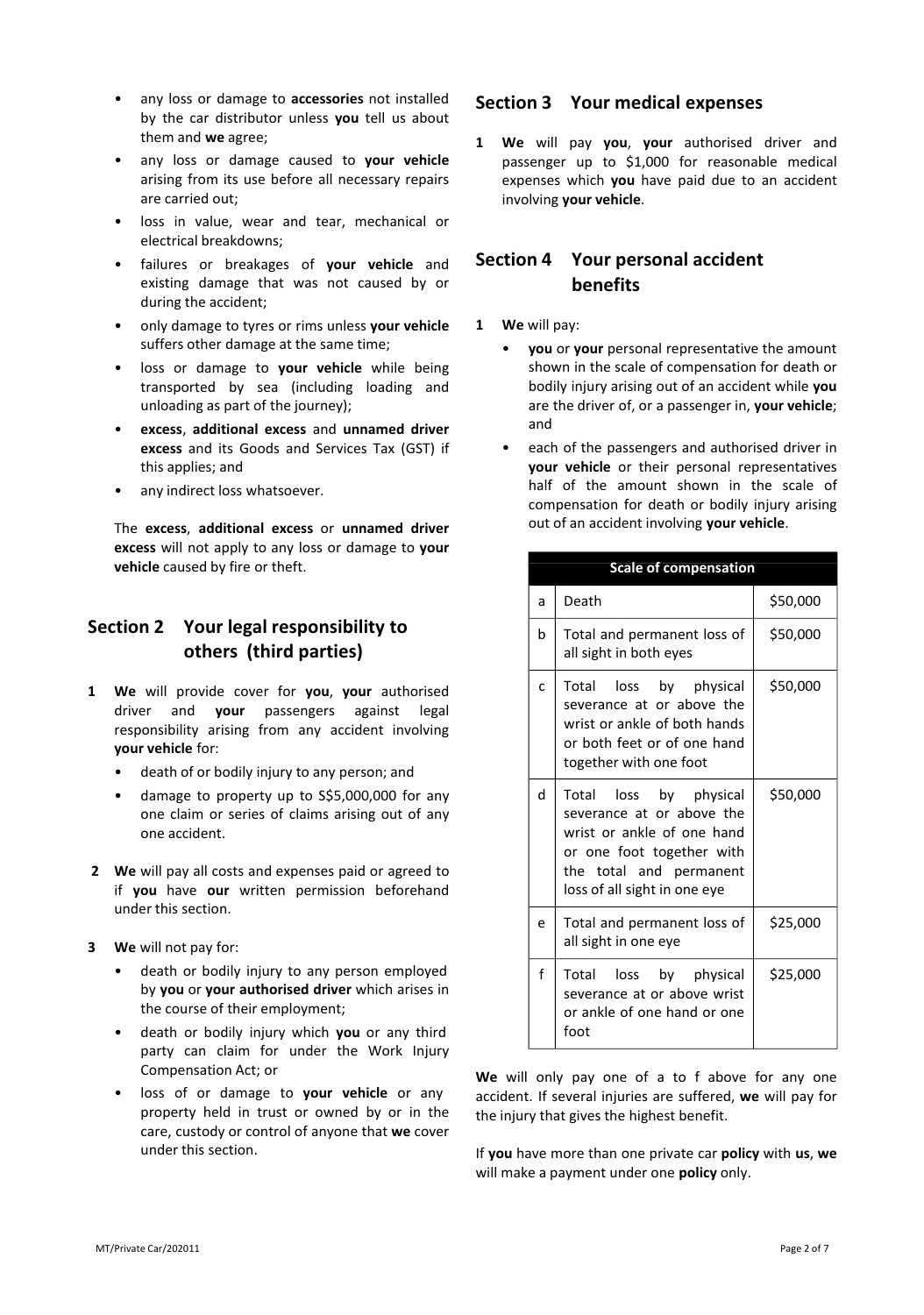## C What is not covered

#### General exclusions

#### 1 Driving and use

We will not pay for any accident, loss, damage, injury or liability where your vehicle is being used or driven:

- outside the 'limitations as to use' as shown in the certificate of insurance;
- by anyone not allowed to drive in line with the licensing or other laws or regulations to drive;
- by anyone who is trying to hurt themselves or commit suicide;
- by anyone under the influence of alcohol or drugs or medication;
- when it is not registered under the Road Traffic Act (Chapter 276) or when its registration under the Road Traffic Act (Chapter 276) has been cancelled under the relevant conditions; or
- with modifications that have not been approved by the Land Transport Authority in line with the Road Traffic (Motor Vehicles, Registration and Licensing) Rules or by any relevant regulatory authority.

#### 2 Seating capacity

We will not pay for any accident, loss, damage, injury or legal responsibility if the number of people (including the driver) in your vehicle at the time of the accident is more than its legal seating capacity.

#### 3 Deliberate actions or failure to act

We will not pay for any accident, loss, damage, injury or liability if the claim is:

- in any way fraudulent;
- deliberately exaggerated;
- supported by false declarations or documents;
- due to loss or damage deliberately caused by you or a person acting with your permission; or
- due to using the vehicle if it breaks any laws, rules or regulations.

#### 4 Liability under a contract

We will not pay for any liability that you have agreed to take on under an agreement, which you would not otherwise have if the agreement did not exist.

#### 5 War and civil war risks

We will not pay for any legal responsibility for loss or damage directly or indirectly caused by or as a result of:

- war, invasion or any similar event; or
- riot, mutiny, civil commotion, uprising or rebellion.

#### 6 Terrorism

We will not pay for any legal responsibility for loss or damage directly or indirectly caused by or as a result of any act of terrorism.

This also means loss, damage, cost or expense directly or indirectly caused by, resulting from or in connection with any action taken to control, prevent, suppress or in any way relating to any act of terrorism.

#### 7 Nuclear risks

We will not pay for any losses directly or indirectly arising out of, contributed to or caused by, or resulting from or in connection with any act of nuclear, chemical or biological terrorism, even if there is another cause or event which contributes to the loss.

We will not pay for any loss, damage, injury or death caused by or arising from radioactivity or from using any nuclear fuel, material or waste or from it escaping.

#### 8 Where judgements are made

The cover under this **policy** will not apply to judgements which are not originally delivered in the Republic of Singapore or received from a court within West Malaysia.

## D Your responsibilities

### General conditions

The following conditions apply to any claim made under this policy. If you fail to comply with any of these conditions, you may not receive any benefits in respect of that claim.

#### 1 Maintaining your vehicle

You must maintain your vehicle in an efficient and roadworthy condition.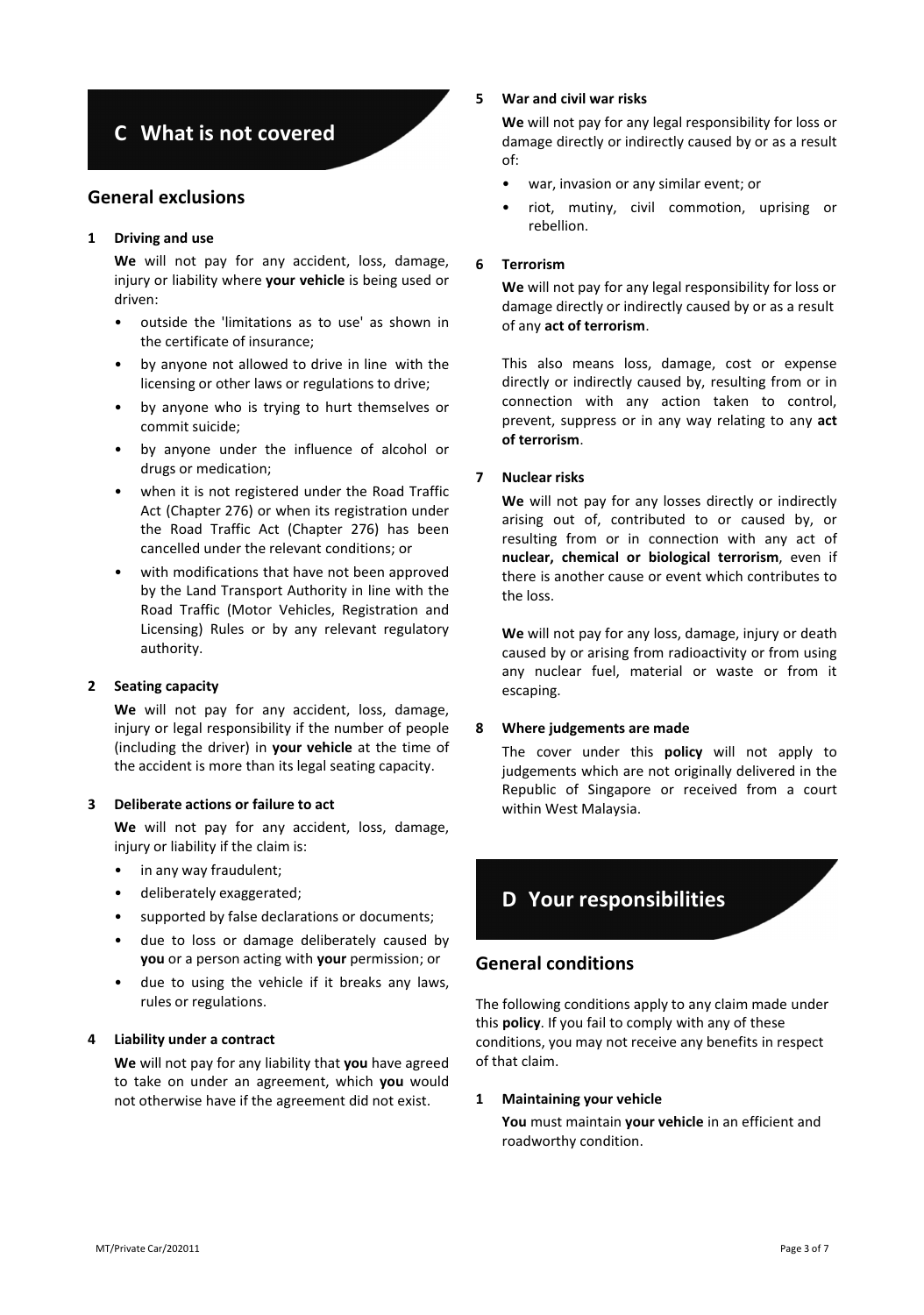#### 2 Precautions

You must take all reasonable precautions to reduce or remove the risk of damage, loss or injury.

If **your vehicle** is involved in any accident or breakdown, it must not be left unattended unless you take all necessary and proper precautions to prevent any further loss or damage to your vehicle or to anyone else.

#### 3 Reporting an accident

If your vehicle is lost, damaged or involved in an accident, whether or not it would give rise to a claim, you must do the following.

- You must report the accident, loss or damage to us within 24 hours or by the next working day.
- You must make your vehicle available for inspection at an accident reporting centre, whether or not your vehicle has suffered any visible damage and whether or not you plan to claim under this **policy** or claim against any other person.
- You must tell us immediately about any claim by someone else or any writ, summons, offer of composition or notice of any other proceedings vou have received.
- You must not admit legal responsibility or make any offer or payment without our written permission.
- You must report to the police and co-operate with us in convicting the offender in the case of theft or other criminal act that may give rise to a claim under this policy.

#### 4 Carrying out legal proceedings

You must:

- give us all information, documents and help we may need from you, your employees, servants or agents including any changes in the contact details; and
- get the full co-operation and help of your authorised driver and passengers, including interviews and coming to court if we reasonably ask so we can handle the claim.

#### We can:

- carry out, defend, settle or otherwise deal with all proceedings relating to any claims, summons, criminal prosecution, inquest or any other inquiries; and
- pursue in your name for our benefit any claim paid by us.

#### 5 Prohibited persons

We will end this policy, or not carry out any transaction under this policy such as not pay any benefit, if you are or any relevant person is a prohibited person, and our decision will be final. We will not refund any unutilized premium when this policy is ended.

You will inform us immediately if there is any change in your or any relevant person's identity, status or identity documents.

#### 6 Payment before cover warranty

- We (or our intermediary with whom you effected this insurance ("intermediary")) must receive the total premium due on or before the effective date of insurance.
- If the total premium is not paid and received in full by us or the intermediary on or before the effective date of insurance, this **policy** will not be valid and we will not pay any benefits.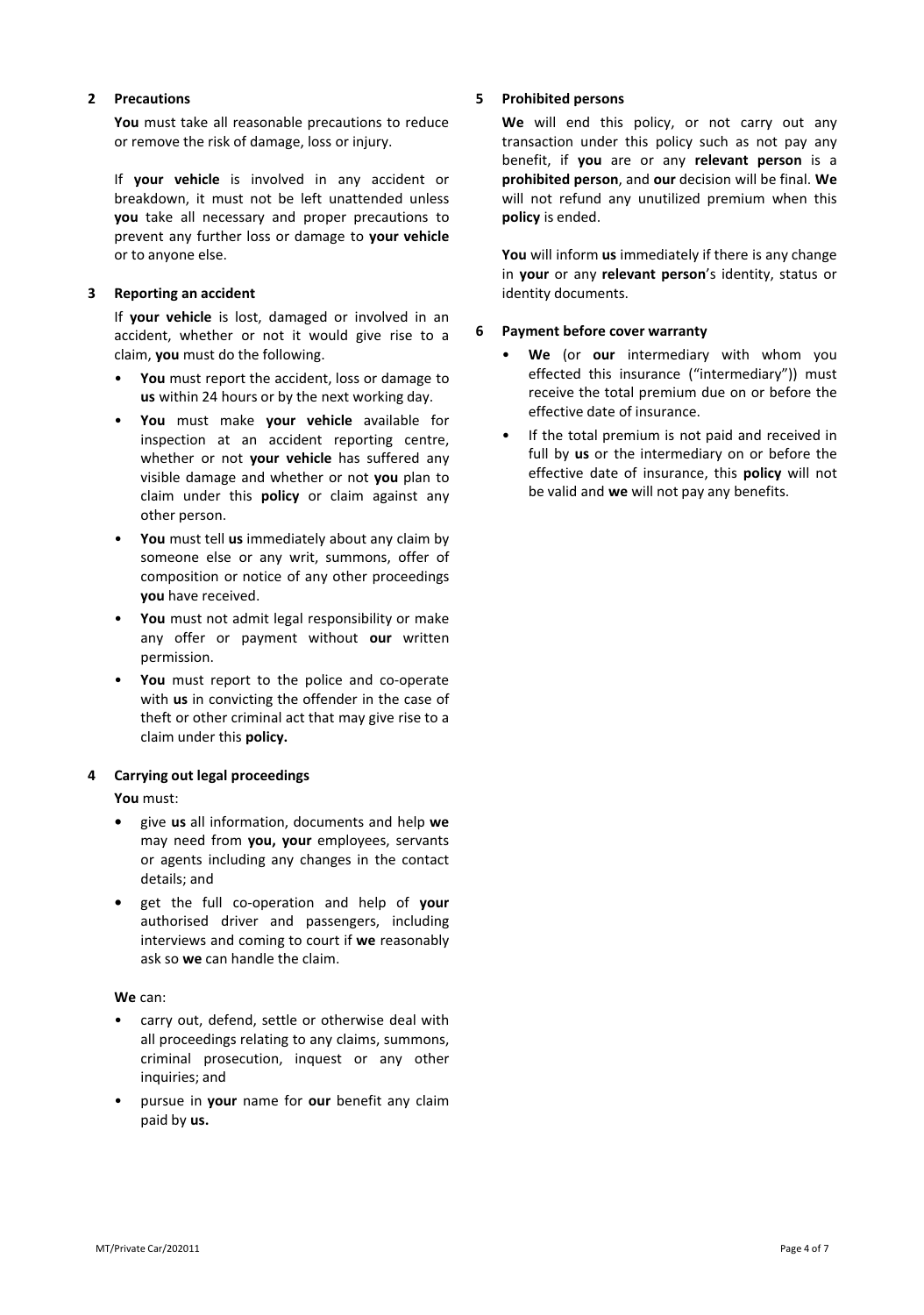# E What you need to be aware of

### General information

#### 1 Geographical limits

This **policy** provides cover for any accident, loss, damage, injury or legal responsibility arising within the following geographical areas.

- The Republic of Singapore
- West Malaysia
- Part of Thailand within 80 km from the border of West Malaysia.

#### 2 No-claim discount (NCD)

If there is no claim made under this policy, we will give you a discount on your premium on the following scale when you renew your policy.

| <b>Number of accident-free years</b> | <b>NCD</b> |
|--------------------------------------|------------|
| One year                             | 10%        |
| Two years                            | 20%        |
| Three years                          | 30%        |
| Four years                           | 40%        |
| Five or more years                   | 50%        |

If there is a claim made under the policy, we will reduce the discount as follows.

| <b>Current discount</b> | <b>Discount after</b><br>one claim |
|-------------------------|------------------------------------|
| 50%                     | 20%                                |
| 40%                     | 10%                                |
| 30% and under           | በ%                                 |

This reduction does not apply if you make a windscreen claim.

You cannot transfer the no-claim discount to anyone else.

However, if you fail to report an accident under clause 3 of the general conditions, we will reduce your NCD by an extra 10% as shown in the following table.

| <b>Existing NCD</b> | After 10%<br>reduction |
|---------------------|------------------------|
| 50%                 | 40%                    |
| 40%                 | 30%                    |
| 30%                 | 20%                    |
| 20%                 | 10%                    |
| 10%                 | 0%                     |

#### 3 Pairs and sets

If the damaged item forms part of a set or a pair, the repair or replacement will only apply to the damaged item in that pair or set. For example, if one rim was damaged, we will only pay for the cost of one rim.

#### 4 Other insurance

If any other insurance covers the same damage, loss or liability, we will pay only our share of any claim.

#### 5 Governing laws

This **policy** is governed by the laws of Singapore and any future changes to those laws.

#### 6 Avoiding certain terms and right of recovery

You or your authorised driver will have to refund us any amount we have to pay under the following agreements.

- Motor Vehicles (Third Party Risks and Compensation) Act (Chapter 189)
- The Agreement between the Minister of Transport of the Government of Malaysia and the Motor Insurers' Bureau of West Malaysia on 15 January 1968
- The Agreement between the Minister of Finance of the Republic of Singapore and the Motor Insurers' Bureau of Singapore on the 22 February 1975
- Any later changes to any of these laws or agreements

This applies if we are not legally responsible under this policy.

#### 7 Excluding other people's rights

A person who is not a party to this **policy** will have no right under the Contracts (Right of Third Parties) Act (Chapter 53B) to enforce any of its terms.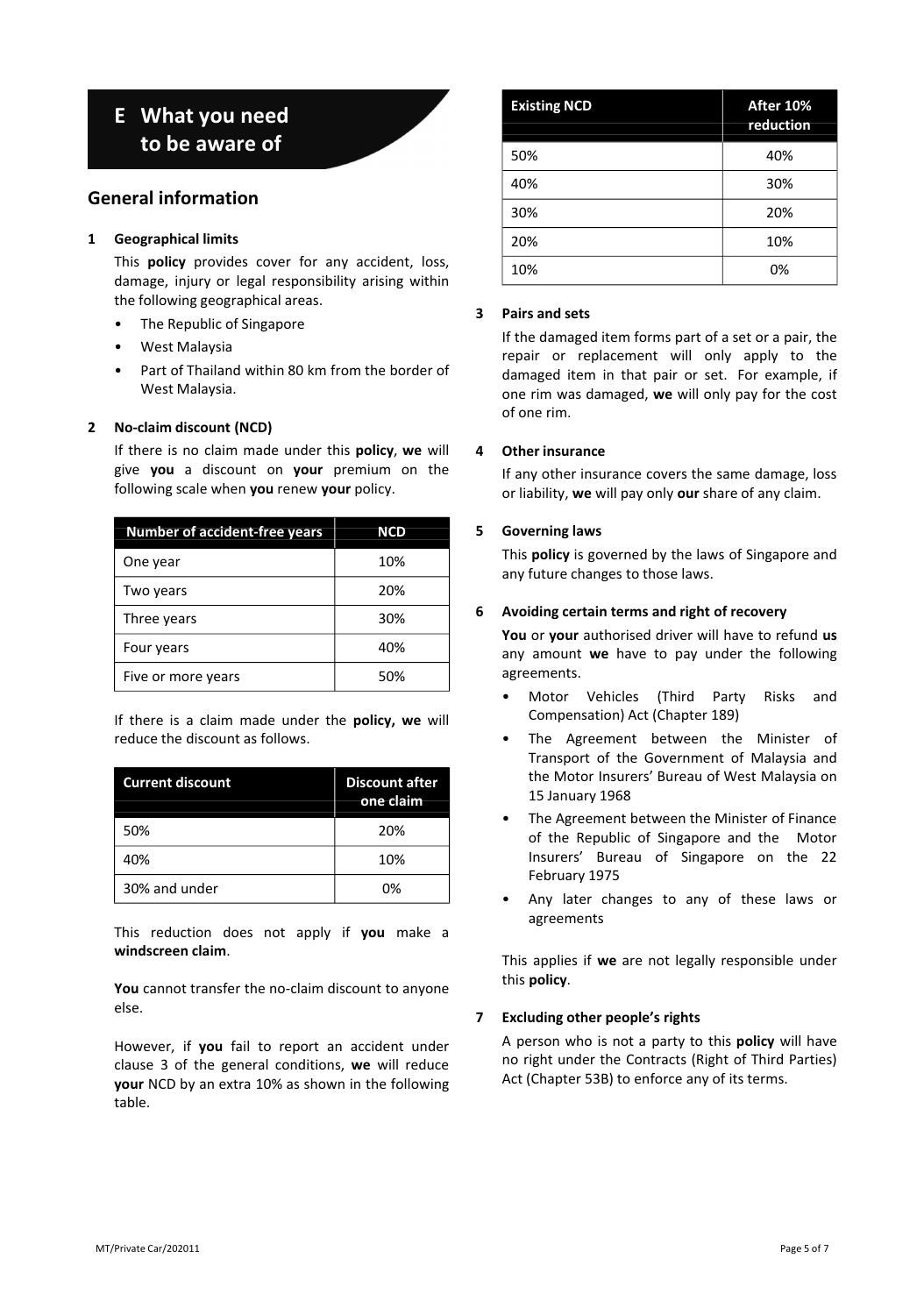#### 8 Dealing with disputes

Any dispute about any matter arising under, out of, or in connection with this policy will be referred to Financial Industry Disputes Resolution Centre Ltd (FIDREC). This applies as long as the dispute can be brought before FIDREC.

If the dispute cannot be referred to or dealt with by FIDREC, it will be referred to and finally resolved by arbitration in Singapore in line with the Arbitration Rules of the Singapore International Arbitration Centre which apply at that point in time.

#### 9 Cancellation

We may cancel this policy by giving you seven days' notice at your last-known address. You may also cancel this **policy** by contacting us in writing or by phone. We will work out any refund of premium as follows.

| Premium<br>refund | 0.85 X the premium X the unexpired<br><b>period of insurance (days)</b> |
|-------------------|-------------------------------------------------------------------------|
|                   | the original period of insurance<br>(days)                              |

If you take up another insurance policy with us within 90 days from the effective date this policy is cancelled, the following apply.



However, you will not receive any refund of premium if:

- any claim has been made or has arisen under this policy;
- we have paid one or more claims under or in connection with this policy; or
- your premium refund is less than \$5.

If your policy is cancelled before or after the effective date of insurance, we will charge a minimum premium of \$26.75 (after GST).



Any word or expression which has a specific meaning will have the same meaning wherever it appears in the policy documents.

Accessories refers to all audio, video and other standard equipment fitted into your vehicle by the manufacturer or distributor at the time your vehicle was originally bought. These standard fittings are covered under this policy. We will not cover any future additions unless you tell us about them and we agree. There may be an extra premium to be paid for these accessories.

Act of terrorism refers to an act (which may or may not involve using force or violence) by any person or group, committed for political, religious, ideological or similar purposes, with the aim of influencing any government or to put the public, or any section of the public, in fear.

Additional excess refers to the amount that you have to pay as well as the excess amount shown in the schedule or certificate of insurance when you make a claim on your policy.

Application form refers to the filled-in application form signed by you for a private car insurance policy.

Biological agent refers to any pathogenic (disease producing) micro-organism or biologically produced poison including genetically modified and chemically synthesized toxins which cause illness or death in humans, animals or plants.

Chemical agent refers to any compound which, when suitably passed into the atmosphere, produces damaging or lethal effects on people, animals, plants or property.

Endorsement refers to a clause under which we may change the cover we provide. The endorsement which applies to your policy is shown in the schedule or the certificate of insurance.

Excess refers to the amount shown in the schedule or certificate of insurance which you must pay for every accident.

Market value refers to the cost of replacing your vehicle with one of the same make and model, of similar condition and age as currently available immediately before the date of the loss or accident.

Named driver refers to the drivers named in the schedule or certificate of insurance who will have the same excess as you. Authorised drivers not named in the schedule will have to pay an unnamed driver excess as shown in the policy.

Nuclear, chemical or biological terrorism refers to using any nuclear weapon or device or releasing any solid, liquid or gas chemical agent or biological agent in an act of terrorism.

Period of insurance refers to the period of insurance which your vehicle is insured under this policy as shown in the schedule or certificate of insurance.